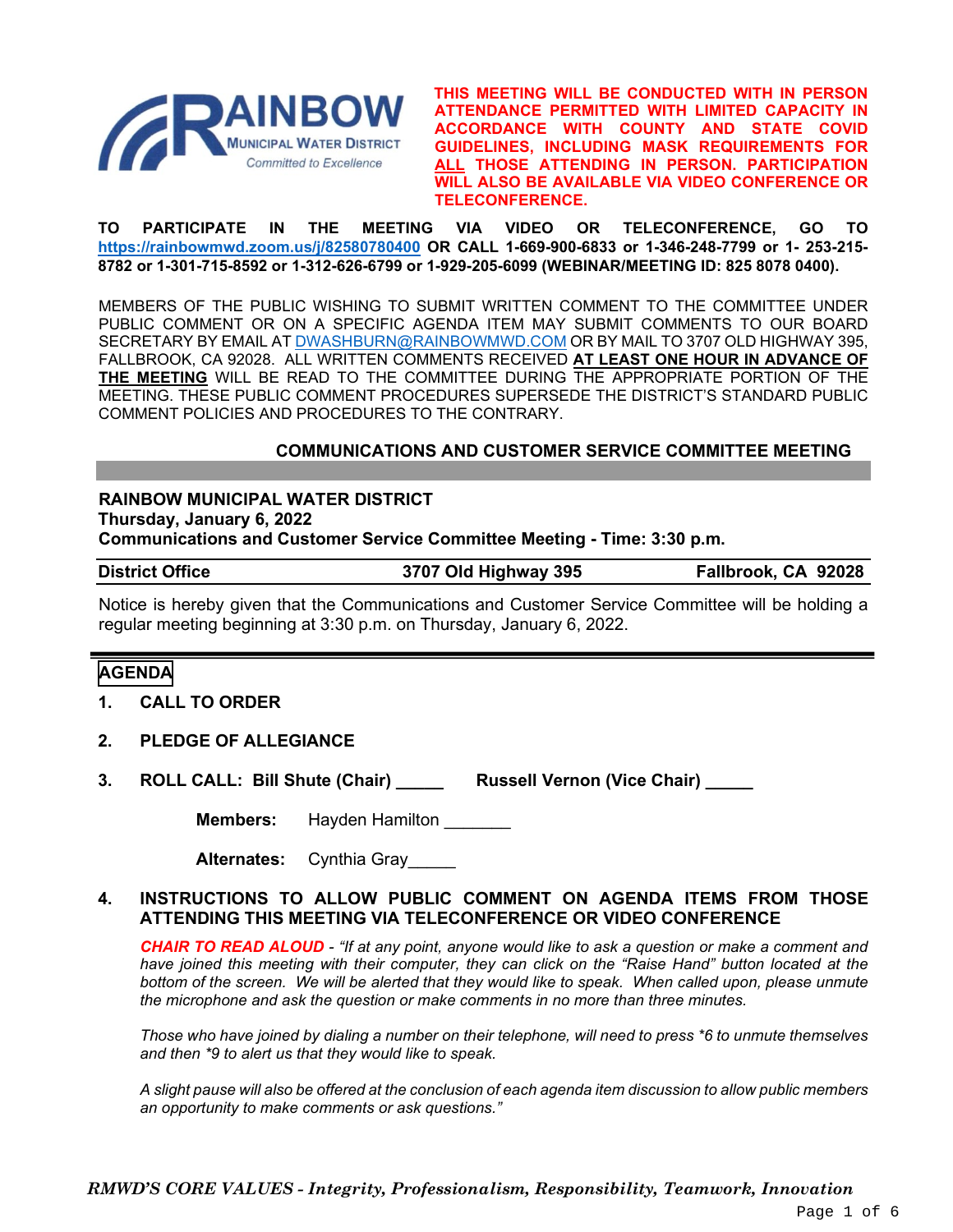- **5. SEATING OF ALTERNATES**
- **6. ADDITIONS/DELETIONS/AMENDMENTS TO THE AGENDA (Government Code §54954.2)**
- **7. PUBLIC COMMENT RELATING TO ITEMS NOT ON THE AGENDA (Limit 3 Minutes)**
- **\*8. APPROVAL OF MINUTES A.** [December 2, 2021](#page-2-0)
- **9. GENERAL MANAGER COMMENTS**
- **10. COMMITTEE MEMBER COMMENTS**
- **11. CUSTOMER SURVEY UPDATE**
- **12. REDISTRICTING UPDATE**
- **13. EMERGENCY NOTIFICATION ANALYTICS**
- **14. DROUGHT RESTRICTIONS UPDATE**
- **15. WATER BOARD ARREARAGES PROGRAM UPDATE**
- **16. PUBLIC COMMUNICATIONS AND RELATED MEDIA STORIES**
- **17. LIST OF SUGGESTED AGENDA ITEMS FOR THE NEXT SCHEDULED COMMUNICATIONS AND CUSTOMER SERVICE COMMITTEE MEETING**
- **18. ADJOURNMENT**

**ATTEST TO POSTING:**

Pam Moss Secretary of the Board Date and Time of Posting Outside Display Cases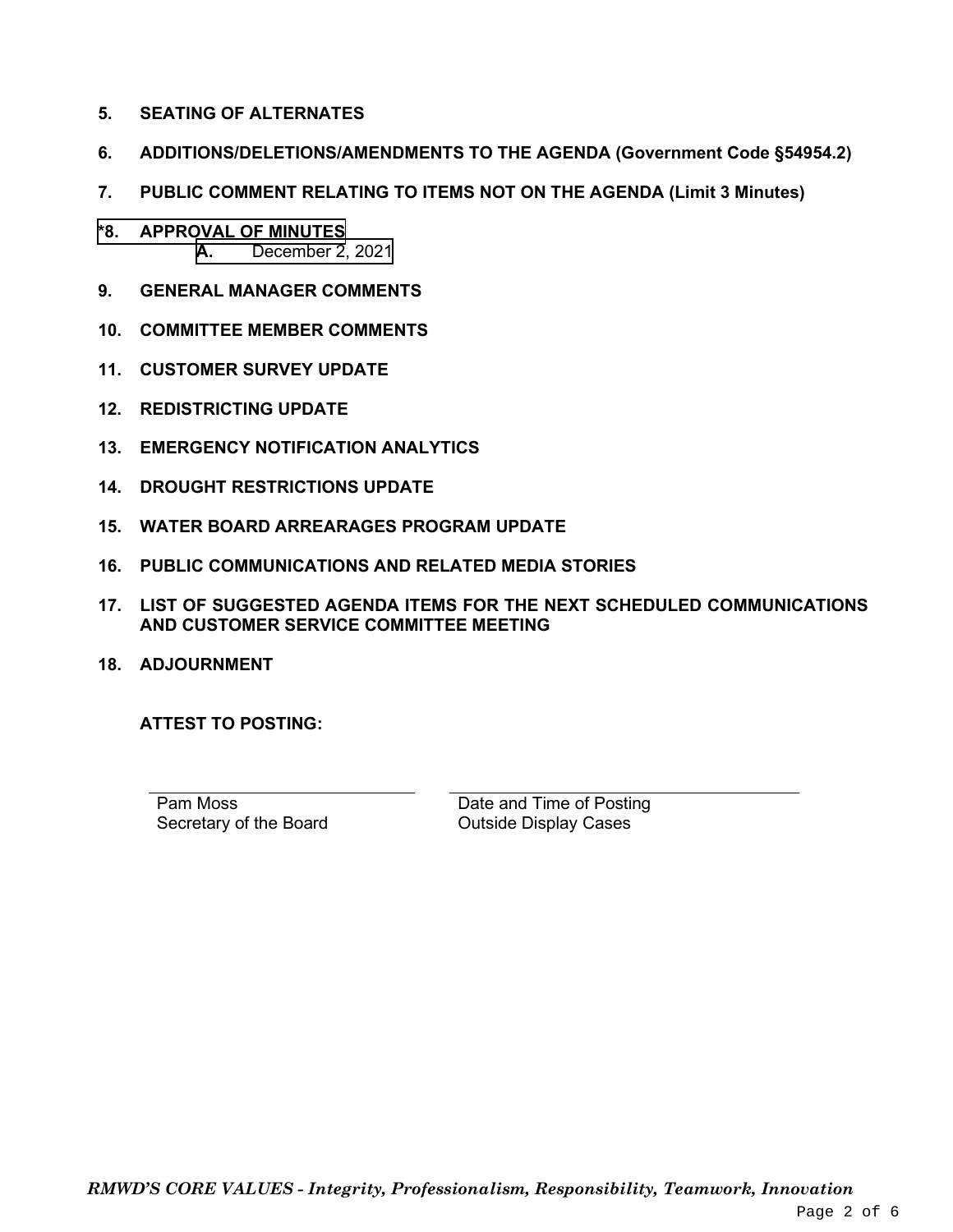### <span id="page-2-0"></span>**MINUTES OF THE COMMUNICATIONS AND CUSTOMER SERVICE COMMITTEE MEETING OF THE RAINBOW MUNICIPAL WATER DISTRICT DECEMBER 2, 2021**

**1. CALL TO ORDER –** The Communications and Customer Service Committee Meeting of the Rainbow Municipal Water District on December 2, 2021, was called to order by Chairperson Shute at 3:30 p.m. in the Board Room of the District, 3707 Old Highway 395, Fallbrook, CA 92028. (All meetings are being held with in-person attendance following County and State COVID guidelines as well as virtually.)Chairperson Shute, presiding.

# **2. PLEDGE OF ALLEGIANCE**

# **3. ROLL CALL:**

**Present:** Member Hamilton, Member Shute, Alternate Gray.

- **Also Present:** Executive Assistant Washburn, Information Systems Specialist Espino.
- Absent: Member Vernon.

# **Also Present Via Teleconference or Video Conference:**

General Manager Kennedy, Operations Manager Gutierrez, Finance Manager Largent, Construction and Maintenance Supervisor Lagunas.

One member of the public was present via teleconference or video teleconference.

# **4. INSTRUCTIONS TO ALLOW PUBLIC COMMENT ON AGENDA ITEMS FROM THOSE ATTENDING THIS MEETING VIA TELECONFERENCE OR VIDEO CONFERENCE**

Mr. Shute read aloud the instructions for those attending the meeting via teleconference or video conference.

# **5. SEATING OF ALTERNATES**

Ms. Gray was seated as an alternate.

# **6. ADDITIONS/DELETIONS/AMENDMENTS TO THE AGENDA (Government Code §54954.2)**

There were no amendments to the agenda.

# **7. PUBLIC COMMENT RELATING TO ITEMS NOT ON THE AGENDA (Limit 3 Minutes)**

There were no comments.

Page 1 of 4 20211202\_draft.docx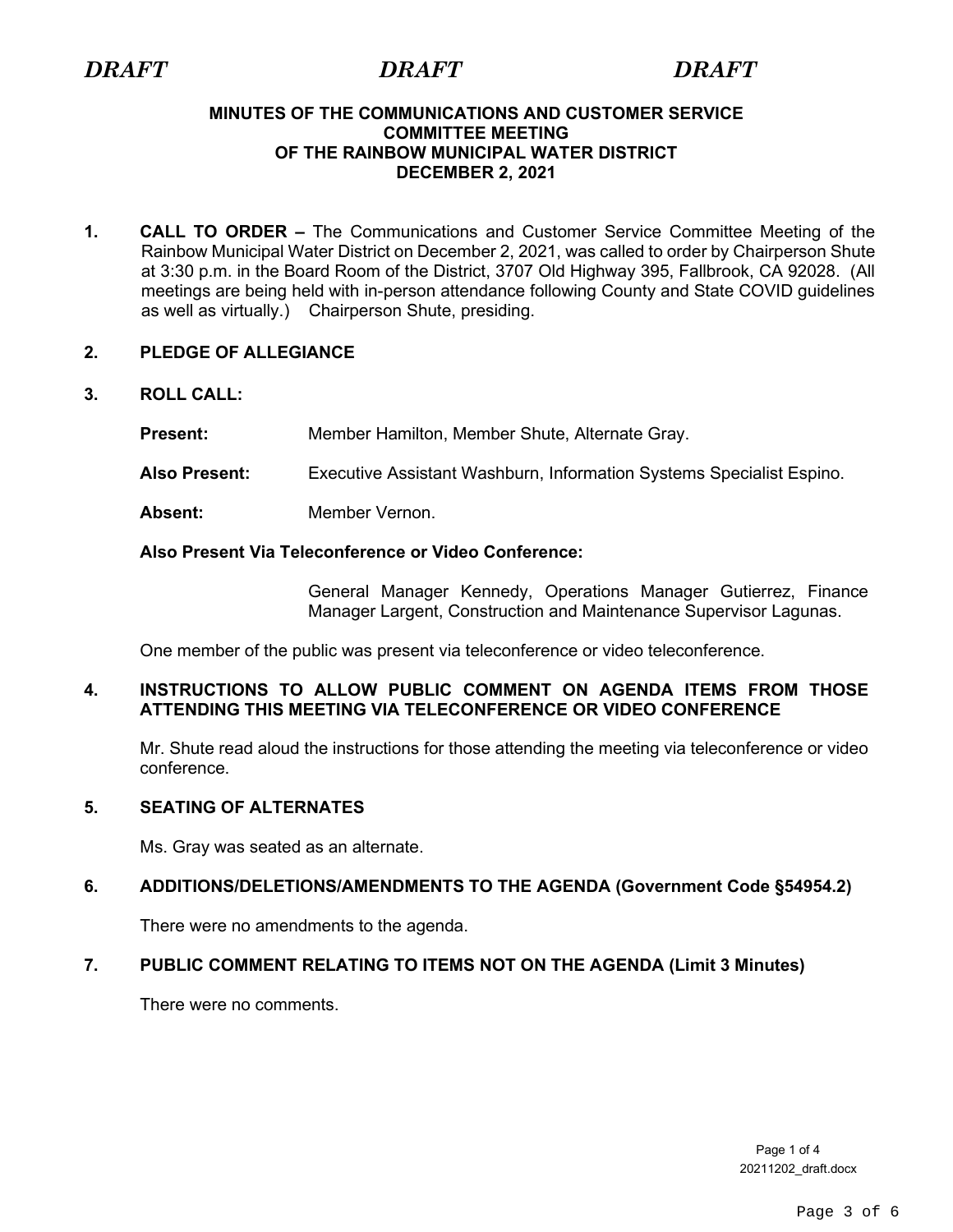**\*8. APPROVAL OF MINUTES**

**A.** November 4, 2021

*Motion:*

*To approve the minutes as written.*

*Action: Approve, Moved by Alternate Gray, Seconded by Member Hamilton.*

*Vote: Motion carried by unanimous roll call vote (summary: Ayes = 3).*

*Ayes: Member Hamilton, Member Shute, Alternate Gray.*

*Absent: Member Vernon.*

# **9. GENERAL MANAGER COMMENTS**

Mr. Kennedy mentioned RMWD was contacted by a team that works for the San Diego Union Tribune to do employee surveys for their top workplaces program done each year, to which RMWD agreed. He announced in the small category, RMWD was selected as one of the 2021 top workplaces ranking 45 out of 100. He noted this would be used in recruitment efforts and a testament to all the work employees and leadership do to make a workplace that has people motivated to come to work every day to serve the ratepayers.

# **10. COMMITTEE MEMBER COMMENTS**

Mr. Shute mentioned having seen the article announcing the Board had appointed Mr. Stewart to fill the Division 4 vacancy on the RMWD Board of Directors. He encouraged committee members to recruit more members as much as possible to fill the vacancies.

# **11. COMMITTEE MEMBERSHIP UPDATE**

Ms. Washburn explained this item was to announce Bill Stewart's official resignation from this committee effective November 30, 2021, and how the Board will be considering appointing Director Stewart to serve on the Budget and Finance Committee at their December  $7<sup>th</sup>$  meeting.

Mr. Kennedy recommended a press release be provided to Mr. Naiman to publish in The Village News. He suggested taking one of the newsletter articles and formatting it as a press release. Ms. Gray offered to include information for all three committees.

# **12. WATER BOARD ARREARAGES PROGRAM**

Ms. Largent reported staff received notification from the State that these funds will be received in 4-6 weeks. Mr. Kennedy pointed out that because this money initially came from the federal government, they will place RMWD in a different classification in financial reporting, resulting in extra costs on the District's end to comply with some of the regulations.

Mr. Shute inquired as to whether there would be an opportunity for this committee to talk about what type of impact this may have on the District in terms of federal programs. Mr. Kennedy stated Ms. Sisler was recently hired as RMWD's Grant Specialist, who will be tasked with researching these types of programs. He pointed out once the generators purchased with Cal EOS grant monies arrive in January 2022, they will be trumpeted.

> Page 2 of 4 20211202\_draft.docx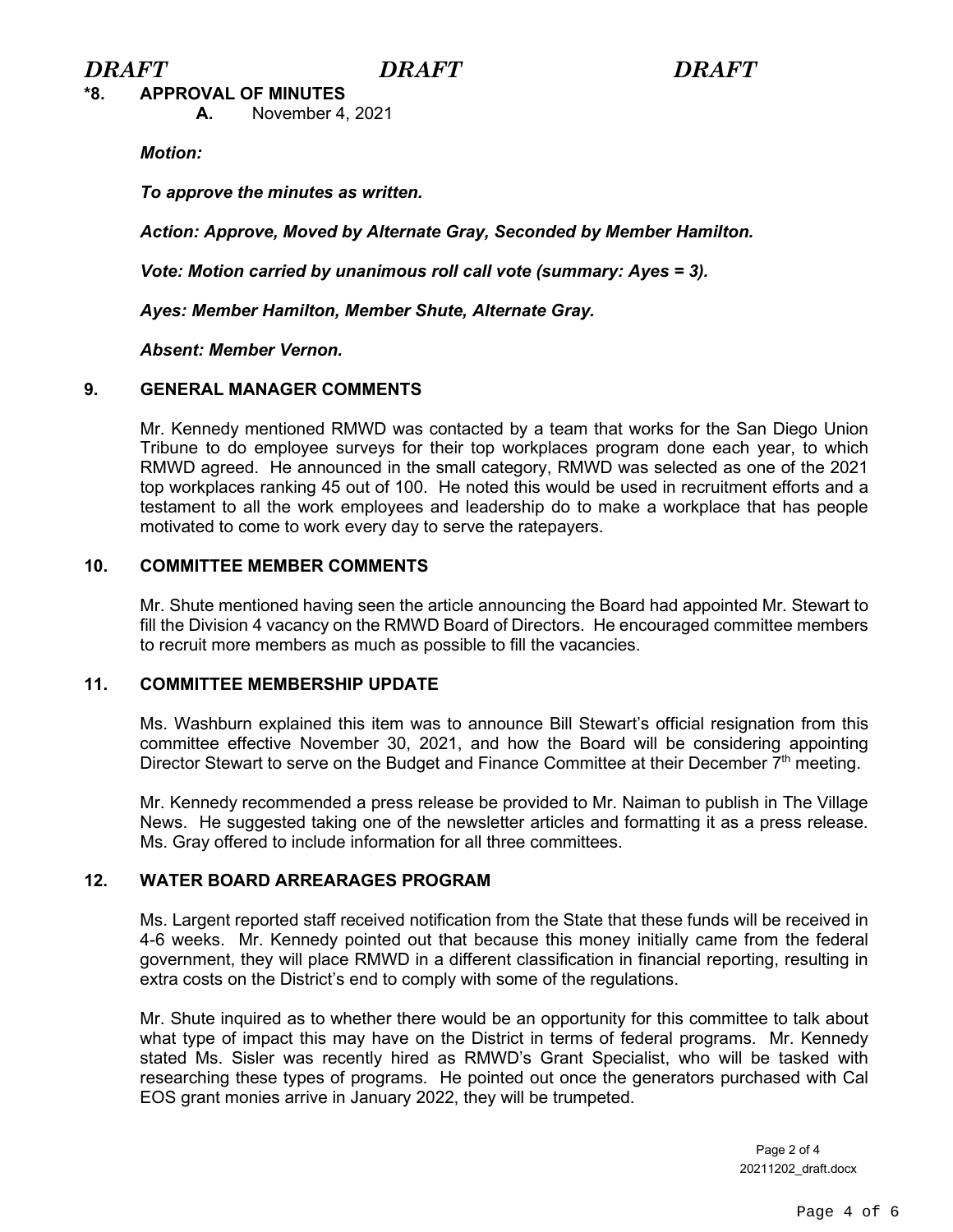# *DRAFT DRAFT DRAFT*

# **13. DROUGHT RESTRICTIONS UPDATE**

Mr. Kennedy reported that RMWD was currently in its Level 1 restrictions, voluntary 10% reductions. He noted RMWD does expect a 0% for delivery forecast; however, most expect this will go up. He said regardless; it can be anticipated the State will have mandatory statewide restrictions irrespective of the supply condition. He mentioned there is a ballot measure that some of the big agricultural growers in Central Valley may push through for more funding for dams and such, which is good; however, it could be seen as a benefit to big agriculture over anything else since those are the ones that use 80% of the water throughout the state.

### **14. SURVEY MONKEY UPDATE**

Ms. Gray reported she was in the process of purchasing Survey Monkey when the system RMWD currently uses to send out robocalls sent an email stating that they offer a survey piece. She stated she reached out to the supplier and will participate in a demonstration next week regarding all the program functionalities.

Mr. Shute requested a few slides be shared with the committee once staff has an opportunity to familiarize themselves with the program. He suggested the agenda title for this item be updated to "Customer Survey Update."

# **15. EMERGENCY NOTIFICATION ANALYTICS UPDATE**

Ms. Gray reported she was working with IT to ensure all the contact information gathered, which may be a significant partnership with TCN. She noted staff would be promoting reaching out to customers utilizing email, text, or phone based on the information on file to collect as much contact information as possible.

Mr. Shute suggested staff be particular in their request so that customers feel comfortable stating how they prefer receiving emergency notifications from RMWD while trying to get the customers to provide all their information. Ms. Gray agreed.

Mr. Kennedy recommended staff try to understand the capabilities of the current systems to provide the various levels of discernment between communication types. Ms. Gray pointed out training will take place so staff can understand the software capabilities before moving forward.

#### **16. REDISTRICTING UPDATE**

Mr. Kennedy inquired as to whether the committee members had any input or feedback after seeing the presentation shared at the November committee meeting related to the redistricting. He pointed out if committee members have any thoughts, they should be brought forward as soon as possible.

Mr. Shute complimented Mr. Khattab for a job well done in preparing the analysis and presentation last month. He said he had no additional input or feedback.

Mr. Kennedy mentioned Mr. Khattab was performing some demographic work to ensure nothing is being done to a particular community with making these changes.

> Page 3 of 4 20211202\_draft.docx